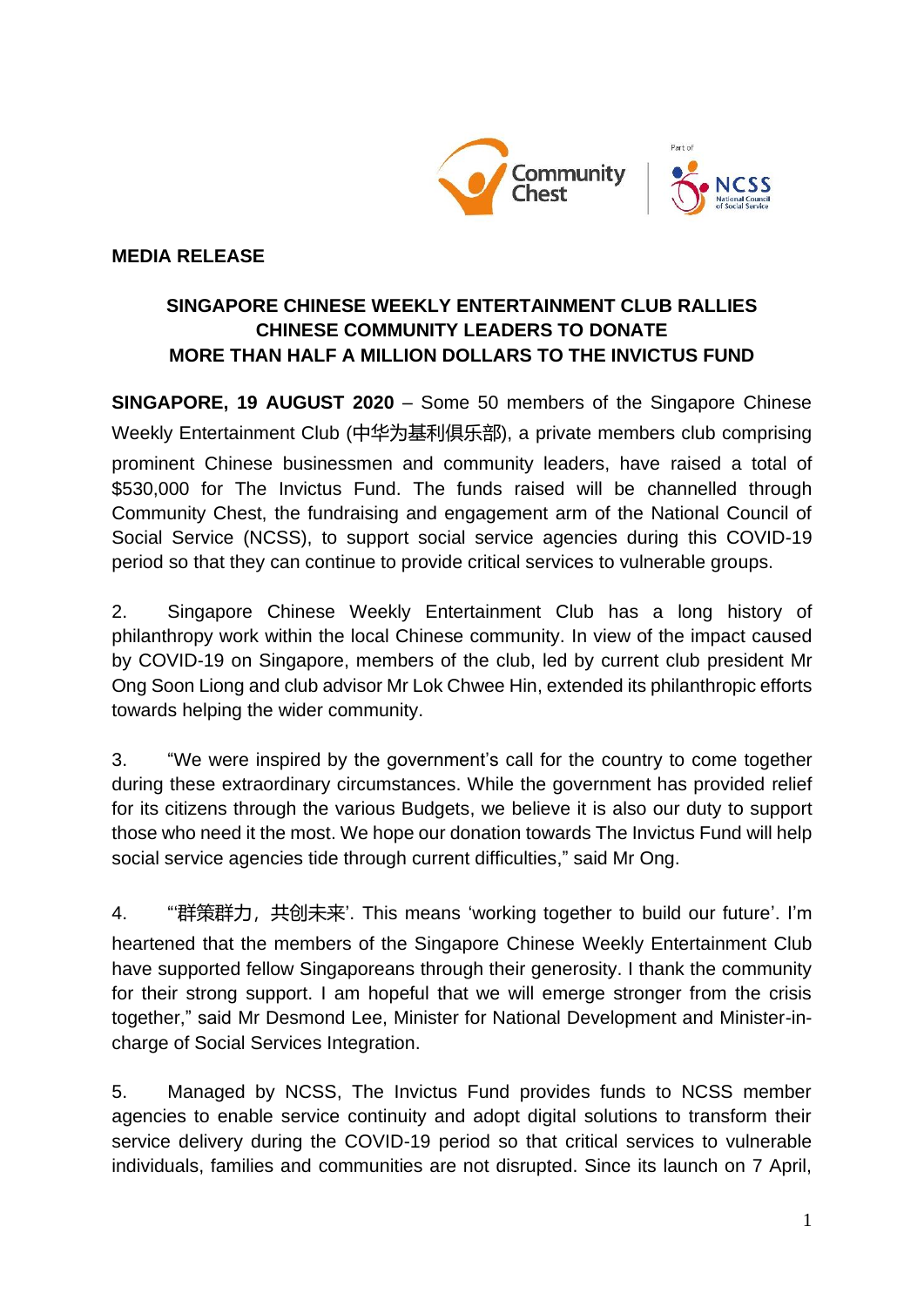more than \$8.9 million has been raised for The Invictus Fund, and \$5.9 million disbursed to 89 member agencies.

6. Following the government's top-up of \$18.3 million to The Invictus Fund, NCSS will open up a second round of applications for NCSS member agencies to further support them in digital transformation and other efforts to help serve clients safely and effectively in the new normal. More details will be shared soon. NCSS member agencies who wish to know more about the application can write to NCSS FundAllocation@ncss.gov.sg. Visit comchest.sg to donate to The Invictus Fund or to other critical social service programmes supported by Community Chest.

 $-$  FND  $-$ 

For media enquiries, please contact:

| <b>Ms Deanne Galicia</b>         | <b>Ms Chew Kia Huey</b>                   |
|----------------------------------|-------------------------------------------|
| Associate                        | Senior Manager, Communications Division   |
| Ogilvy Singapore                 | Ministry of Social and Family Development |
| Tel: 8292 6895                   | Tel: 9021 0673                            |
| Email: deanne.galicia@ogilvy.com | Email: chew_kia_huey@msf.gov.sg           |

### **About Community Chest**

As the hallmark of care and share, Community Chest has been uniting the community to fundraise and serve those in need, since 1983.

Under the Bicentennial Community Fund, the Government will provide dollar-for-dollar matching for donations\* to Community Chest, up to 20% of the total funds raised from 1 April 2019 to 31 December 2020. Through this, Community Chest hopes to encourage the community to give and maximise the impact to enhance the sector's capabilities, create impactful partnerships and make caring a part of our everyday lives.

Community Chest supports about 80 social service organisations to meet underserved, critical social needs. As our fundraising and operating costs are covered mainly by Tote Board, 100% of your contributions goes towards empowering the lives of:

- Adults with disabilities
- Children with special needs and youth-at-risk
- Families in need
- Persons with mental health conditions
- Vulnerable seniors

*\*Donations include all private cash donations. Grants from government agencies, including Tote Board, which are not donations, will not qualify for the matching. Community Chest (ComChest) as a fundraising arm of the National Council of Social Service (NCSS), supporting about 80 social service organisations, will not be subject to the \$400,000 per IPC cap. Instead, 20% of the total donation (net of the donation that is already matched by existing grants) received by ComChest in the qualifying period will be matched by the BCF.*